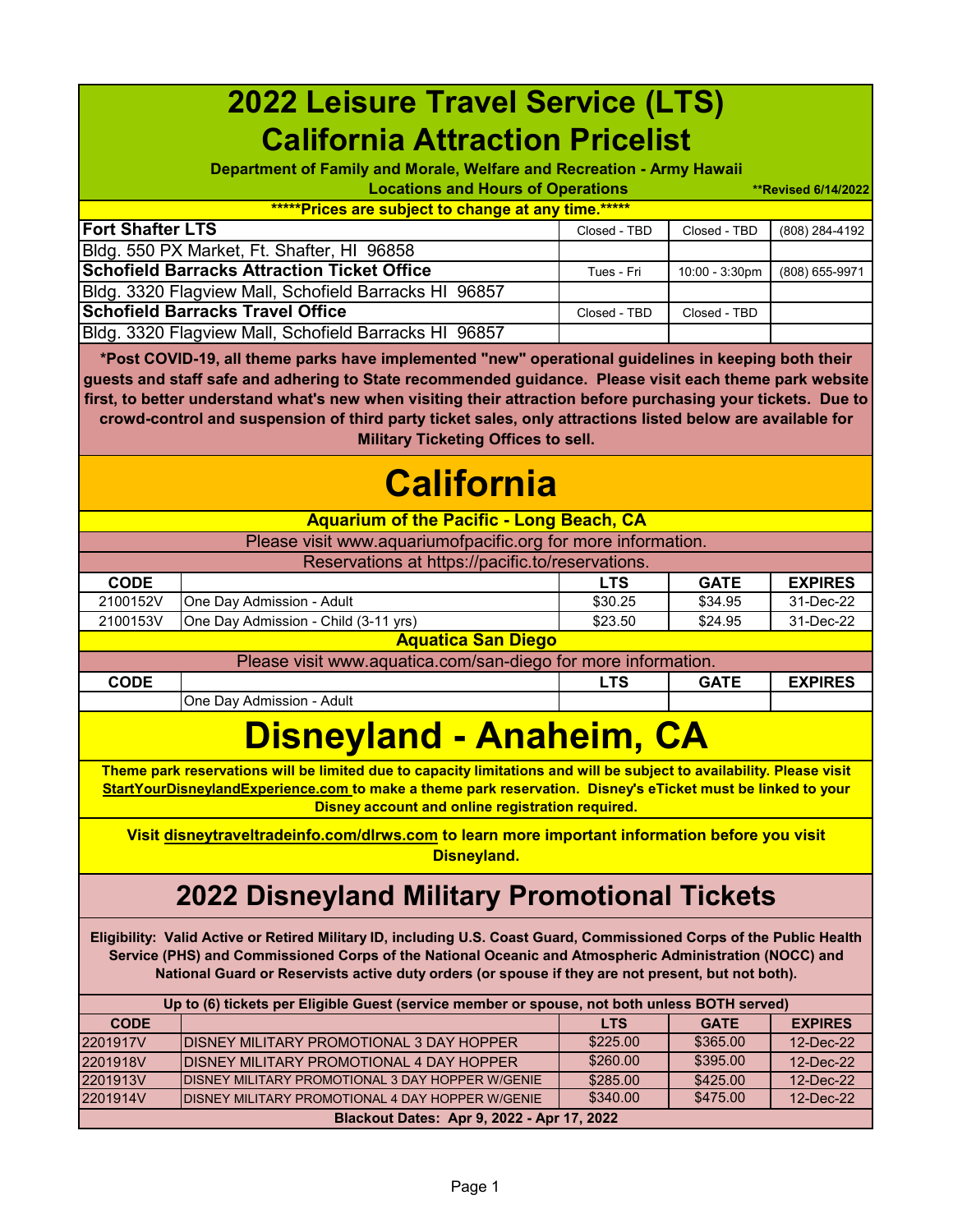**1 Park Per Day Tickets: Ticket entitling a Guest to admittance to either Disneyland Park or Disney California Adventure Park each day over a specified number of days. The ticket is not valid for visits to both Theme Parks on the same day. Dynamic gate pricing.**

| <b>CODE</b>                                                                                                               |                                                                                                                  | <b>LTS</b> | <b>GATE</b> | <b>EXPIRES</b> |  |  |
|---------------------------------------------------------------------------------------------------------------------------|------------------------------------------------------------------------------------------------------------------|------------|-------------|----------------|--|--|
| 2200330V                                                                                                                  | DLAND 1 Day/1 Park Adult                                                                                         | \$106.75   | \$159.00    | 30-Dec-23      |  |  |
| 2200331V                                                                                                                  | DLAND 1 Day/1 Park Child (3-9 yrs)                                                                               | \$100.50   | \$159.00    | 30-Dec-23      |  |  |
|                                                                                                                           | Disneyland 1 Day/1 Park Adult & Child tickets (2200330V & 2200331V) NOT Valid: Dec 16-31, 2022 & Dec 16-31, 2023 |            |             |                |  |  |
| 2200503V                                                                                                                  | DLAND 1 Day/1 Park w/Genie+ Adult                                                                                | \$126.75   | \$179.00    | 30-Dec-23      |  |  |
| 2200504V                                                                                                                  | DLAND 1 Day/1 Park w/Genie+ Child (3-9 yrs)                                                                      | \$120.75   | \$179.00    | 30-Dec-23      |  |  |
| Disneyland 1 Day/1 Park w/Genie+ Adult & Child tickets (2200503V & 2200504V) NOT Valid: Dec 16-31, 2022 & Dec 16-31, 2023 |                                                                                                                  |            |             |                |  |  |
| 2200334V                                                                                                                  | DLAND 2 Day/1 Park Adult                                                                                         | \$254.75   | \$255.00    | $12$ -Dec-22   |  |  |
| 2200336V                                                                                                                  | DLAND 2 Day/1 Park Child (3-9 yrs)                                                                               | \$240.00   | \$240.00    | 12-Dec-22      |  |  |
| 2200339V                                                                                                                  | DLAND 3 Day/1 Park Adult                                                                                         | \$329.00   | \$330.00    | 12-Dec-22      |  |  |
| 2200340V                                                                                                                  | DLAND 3 Day/1 Park Child (3-9 yrs)                                                                               | \$309.25   | \$310.00    | 12-Dec-22      |  |  |
| 2200343V                                                                                                                  | DLAND 4 Day/1 Park Adult                                                                                         | \$358.75   | \$360.00    | 12-Dec-22      |  |  |
| 2200344V                                                                                                                  | DLAND 4 Day/1 Park Child (3-9 yrs)                                                                               | \$339.00   | \$340.00    | 12-Dec-22      |  |  |
| 2200347V                                                                                                                  | DLAND 5 Day/1 Park Adult                                                                                         | \$378.50   | \$380.00    | 12-Dec-22      |  |  |
| 2200349V                                                                                                                  | DLAND 5 Day/1 Park Child (3-9 yrs)                                                                               | \$358.75   | \$360.00    | 12-Dec-22      |  |  |
| 2200507V                                                                                                                  | DLAND 2 Day/1 Park w/Genie+ Adult                                                                                | \$294.25   | \$295.00    | 12-Dec-22      |  |  |
| 2200508V                                                                                                                  | DLAND 2 Day/1 Park w/Genie+ Child (3-9 yrs)                                                                      | \$279.50   | \$280.00    | 12-Dec-22      |  |  |
| 2200509V                                                                                                                  | DLAND 3 Day/1 Park w/Genie+ Adult                                                                                | \$388.50   | \$390.00    | 12-Dec-22      |  |  |
| 2200510V                                                                                                                  | DLAND 3 Day/1 Park w/Genie+ Child (3-9 yrs)                                                                      | \$368.50   | \$370.00    | 12-Dec-22      |  |  |
| 2200511V                                                                                                                  | DLAND 4 Day/1 Park w/Genie+ Adult                                                                                | \$438.00   | \$440.00    | 12-Dec-22      |  |  |
| 2200512V                                                                                                                  | DLAND 4 Day/1 Park w/Genie+ Child (3-9 yrs)                                                                      | \$418.00   | \$420.00    | 12-Dec-22      |  |  |
| 2200513V                                                                                                                  | DLAND 5 Day/1 Park w/Genie+ Adult                                                                                | \$477.50   | \$480.00    | 12-Dec-22      |  |  |
| 2200514V                                                                                                                  | DLAND 5 Day/1 Park w/Genie+ Child (3-9 yrs)                                                                      | \$457.75   | \$460.00    | 12-Dec-22      |  |  |

**Disneyland Park Hopper Tickets: Ticket entitling a Guest to admittance to both Disneyland Resort Theme Parks over a specified number of days, including visits to both Theme Parks on the same day. Each day of use of a Park Hopper Ticket constitutes one full day of use.**

| <b>CODE</b> |                                                  | <b>LTS</b> | <b>GATE</b> | <b>EXPIRES</b> |
|-------------|--------------------------------------------------|------------|-------------|----------------|
| 2200332V    | DLAND 1 Day Park Hopper Adult                    | \$166.00   | \$219.00    | 30-Dec-23      |
| 2200333V    | DLAND 1 Day Park Hopper Child (3-9 yrs)          | \$160.25   | \$219.00    | 30-Dec-23      |
| 2200338V    | DLAND 2 Day Park Hopper Adult                    | \$314.25   | \$315.00    | 12-Jan-24      |
| 2200335V    | DLAND 2 Day Park Hopper Child (3-9 yrs)          | \$299.25   | \$300.00    | 12-Jan-24      |
| 2200341V    | DLAND 3 Day Park Hopper Adult                    | \$388.50   | \$390.00    | 12-Jan-24      |
| 2200342V    | DLAND 3 Day Park Hopper Child (3-9 yrs)          | \$368.50   | \$370.00    | 12-Jan-24      |
| 2200345V    | DLAND 4 Day Park Hopper Adult                    | \$418.00   | \$420.00    | 12-Jan-24      |
| 2200346V    | DLAND 4 Day Park Hopper Child (3-9 yrs)          | \$398.25   | \$400.00    | 12-Jan-24      |
| 2200350V    | DLAND 5 Day Park Hopper Adult                    | \$438.00   | \$440.00    | 12-Jan-24      |
| 2200351V    | DLAND 5 Day Park Hopper Child (3-9 yrs)          | \$418.00   | \$420.00    | 12-Jan-24      |
| 2200505V    | DLAND 1 Day Park Hopper w/Genie+ Adult           | \$186.00   | \$239.00    | 30-Dec-23      |
| 2200506V    | DLAND 1 Day Park Hopper w/Genie+ Child (3-9 yrs) | \$180.00   | \$239.00    | 30-Dec-23      |
| 2200515V    | DLAND 2 Day Park Hopper w/Genie+ Adult           | \$353.75   | \$355.00    | 12-Jan-24      |
| 2200516V    | DLAND 2 Day Park Hopper w/Genie+ Child (3-9 yrs) | \$339.00   | \$340.00    | 12-Jan-24      |
| 2200517V    | DLAND 3 Day Park Hopper w/Genie+ Adult           | \$447.75   | \$450.00    | 12-Jan-24      |
| 2200518V    | DLAND 3 Day Park Hopper w/Genie+ Child (3-9 yrs) | \$428.00   | \$430.00    | 12-Jan-24      |
| 2200519V    | DLAND 4 Day Park Hopper w/Genie+ Adult           | \$497.25   | \$500.00    | 12-Jan-24      |
| 2200520V    | DLAND 4 Day Park Hopper w/Genie+ Child (3-9 yrs) | \$477.50   | \$480.00    | 12-Jan-24      |
| 2200521V    | DLAND 5 Day Park Hopper w/Genie+ Adult           | \$537.00   | \$540.00    | 12-Jan-24      |
| 2200522V    | DLAND 5 Day Park Hopper w/Genie+ Child (3-9 yrs) | \$517.00   | \$520.00    | 12-Jan-24      |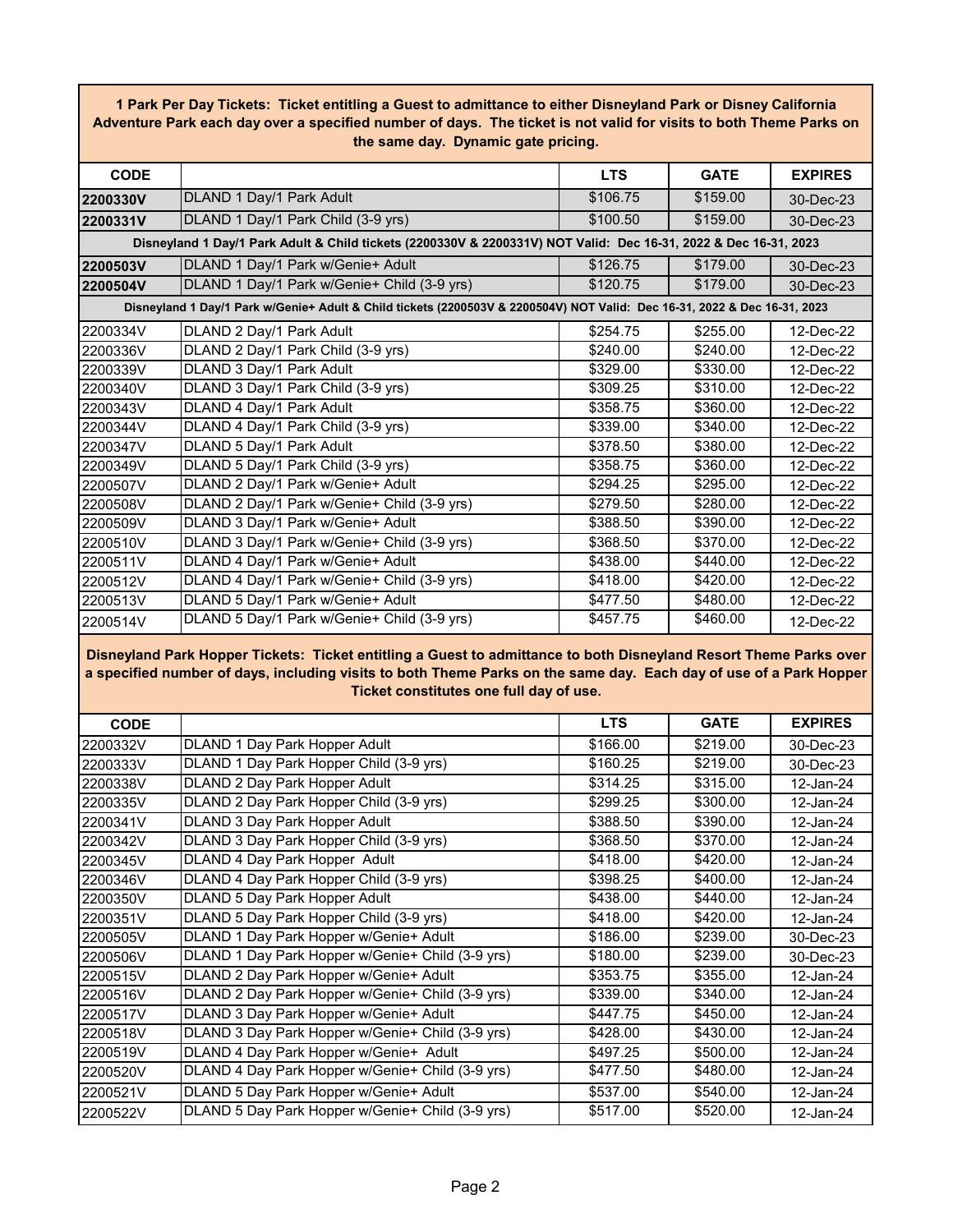| <b>Knott's Berry Farm - Buena Park, CA (MTP Only)</b>                                                                                                                                                                       |                                                                                                                                                                                                                             |            |             |                |
|-----------------------------------------------------------------------------------------------------------------------------------------------------------------------------------------------------------------------------|-----------------------------------------------------------------------------------------------------------------------------------------------------------------------------------------------------------------------------|------------|-------------|----------------|
| After ticket purchase, must visit park website https://www.knotts.com/reservations to reserve visit date and time. Visit date is<br>on space availability.                                                                  |                                                                                                                                                                                                                             |            |             |                |
| <b>CODE</b>                                                                                                                                                                                                                 |                                                                                                                                                                                                                             | <b>LTS</b> | <b>GATE</b> | <b>EXPIRES</b> |
| 2201899V                                                                                                                                                                                                                    | *Knott's Berry Farm Season 3 One Day AnyDay - Ages 3+                                                                                                                                                                       | \$78.75    | \$99.00     | 5-Sep-22       |
| 2201370V                                                                                                                                                                                                                    | *Knott's Berry Farm Season 3 One Day WKDY (Mon-Thu) - Ages 3-                                                                                                                                                               | \$70.75    | \$99.00     | 5-Sep-22       |
|                                                                                                                                                                                                                             | *Season 3 One Day Tickets valid for use April 25, 2022 - Sept 5, 2022 only.                                                                                                                                                 |            |             |                |
|                                                                                                                                                                                                                             | <b>Knott's Soak City - Buena Park, CA (MTP Only)</b>                                                                                                                                                                        |            |             |                |
| <b>CODE</b>                                                                                                                                                                                                                 |                                                                                                                                                                                                                             | <b>LTS</b> | <b>GATE</b> | <b>EXPIRES</b> |
| 2201663V                                                                                                                                                                                                                    | Knott's Soak City One Day Ages 3+                                                                                                                                                                                           | \$49.50    | \$60.00     | 18-Sep-22      |
|                                                                                                                                                                                                                             | Valid One Day Only May 28, 2022 - September 18, 2022                                                                                                                                                                        |            |             |                |
|                                                                                                                                                                                                                             | LA Zoo - Los Angeles, CA (MTP Only)                                                                                                                                                                                         |            |             |                |
| <b>CODE</b>                                                                                                                                                                                                                 |                                                                                                                                                                                                                             | <b>LTS</b> | <b>GATE</b> | <b>EXPIRES</b> |
| 1901920V                                                                                                                                                                                                                    | 1 Day Adult                                                                                                                                                                                                                 | \$17.75    | \$22.00     | 30-Jun-23      |
| 1901921V                                                                                                                                                                                                                    | 1 Day Child (2-12 years)                                                                                                                                                                                                    | \$14.50    | \$17.00     | 30-Jun-23      |
|                                                                                                                                                                                                                             | Legoland - Carlsbad, CA - E-tickets (MTP Only)                                                                                                                                                                              |            |             |                |
|                                                                                                                                                                                                                             | Go to www.legoland.com for days and hours of operation. Reservations required and can be modified at<br>www.legoland.com/CABookingPortal/ or by clicking "manage reservation" on email confirmation.                        |            |             |                |
| <b>CODE</b>                                                                                                                                                                                                                 |                                                                                                                                                                                                                             | <b>LTS</b> | <b>GATE</b> | <b>EXPIRES</b> |
| 2200883V                                                                                                                                                                                                                    | Legoland, CA - One Day Admission (3+)                                                                                                                                                                                       | \$71.50    | \$108.30    | 31-Mar-23      |
| 2200884V                                                                                                                                                                                                                    | Legoland, CA + Sea Life Aquarium: 2nd Day Free*                                                                                                                                                                             | \$85.50    | \$128.00    | 31-Mar-23      |
| * 2nd Day Free, must be used within 9 days of first visit. Reservations are required for both days and can be modified<br>at www.legoland.com/cabookingportal or by clicking "manage reservation" on the email confirmation |                                                                                                                                                                                                                             |            |             |                |
| 2200889V                                                                                                                                                                                                                    | Legoland, CA + Sea Life Aquarium, + Water: 2nd Day Free*                                                                                                                                                                    | \$93.50    | \$134.30    | 31-Mar-23      |
|                                                                                                                                                                                                                             | * 2nd Day Free, must be used within 9 days of first visit. Reservations are required for both days and can be modified<br>at www.legoland.com/cabookingportal or by clicking "manage reservation" on the email confirmation |            |             |                |
|                                                                                                                                                                                                                             | <b>Medieval Times - Buena Park, CA (MTP Only)</b>                                                                                                                                                                           |            |             |                |
|                                                                                                                                                                                                                             | Reservations required. Please go to www.medievaltimes.com for more information.                                                                                                                                             |            |             |                |
|                                                                                                                                                                                                                             | Reservations required for Medieval Times. *For Free Royalty upgrade must mention promotional code FRMIL when making your<br>reservation                                                                                     |            |             |                |
| <b>CODE</b>                                                                                                                                                                                                                 |                                                                                                                                                                                                                             | <b>LTS</b> | <b>GATE</b> | <b>EXPIRES</b> |
| 2101637V                                                                                                                                                                                                                    | Adult                                                                                                                                                                                                                       | \$47.00    | \$69.65     | 30-Sep-22      |
| 2101638V                                                                                                                                                                                                                    | Child (3-12)                                                                                                                                                                                                                | \$34.75    | \$42.65     | 30-Sep-22      |
|                                                                                                                                                                                                                             | <b>Midway Museum - CA (MTP Only)</b>                                                                                                                                                                                        |            |             |                |
|                                                                                                                                                                                                                             | Open 10 - 5pm, last entry at 4pm. Please go to https://www.midway.org for more information.                                                                                                                                 |            |             |                |
| <b>CODE</b>                                                                                                                                                                                                                 |                                                                                                                                                                                                                             | LTS        | <b>GATE</b> | <b>EXPIRES</b> |
| 2200727V                                                                                                                                                                                                                    | Adult                                                                                                                                                                                                                       | \$15.00    | \$26.00     | 31-Jan-23      |
| 2200728V                                                                                                                                                                                                                    | Youth (6-12)                                                                                                                                                                                                                | \$10.50    | \$18.00     | 31-Jan-23      |
|                                                                                                                                                                                                                             | <b>Pirates Dinner Show - CA (MTP Only)</b>                                                                                                                                                                                  |            |             |                |
|                                                                                                                                                                                                                             | Please go to https://www.piratesdinneradventure.com for more information.                                                                                                                                                   |            |             |                |
| <b>CODE</b>                                                                                                                                                                                                                 |                                                                                                                                                                                                                             | <b>LTS</b> | <b>GATE</b> | <b>EXPIRES</b> |
| 2202137V                                                                                                                                                                                                                    | Adult                                                                                                                                                                                                                       | \$43.00    | \$66.11     | 26-May-23      |
| 2202138V                                                                                                                                                                                                                    | Child (3-11)                                                                                                                                                                                                                | \$32.00    | \$38.11     | 26-May-23      |
| Reservations required 24 hrs in advance. Call (866) 439-2469 for reservations.                                                                                                                                              |                                                                                                                                                                                                                             |            |             |                |
| San Diego Zoo - San Diego, CA (MTP Only)                                                                                                                                                                                    |                                                                                                                                                                                                                             |            |             |                |
| Please go to zoo.sandiegozoo.org for more information.                                                                                                                                                                      |                                                                                                                                                                                                                             |            |             |                |
|                                                                                                                                                                                                                             | Active Duty ONLY, receive free admission w/military ID. Visit www.sandiegozoo.org                                                                                                                                           |            |             |                |
| <b>CODE</b>                                                                                                                                                                                                                 |                                                                                                                                                                                                                             | <b>LTS</b> | <b>GATE</b> | <b>EXPIRES</b> |
| 2200686V                                                                                                                                                                                                                    | One Day Admission - Adult                                                                                                                                                                                                   | \$53.75    | \$67.00     | 31-Dec-22      |
| 2200687V                                                                                                                                                                                                                    | One Day Admission - Child (3-11)                                                                                                                                                                                            | \$45.50    | \$57.00     | 31-Dec-22      |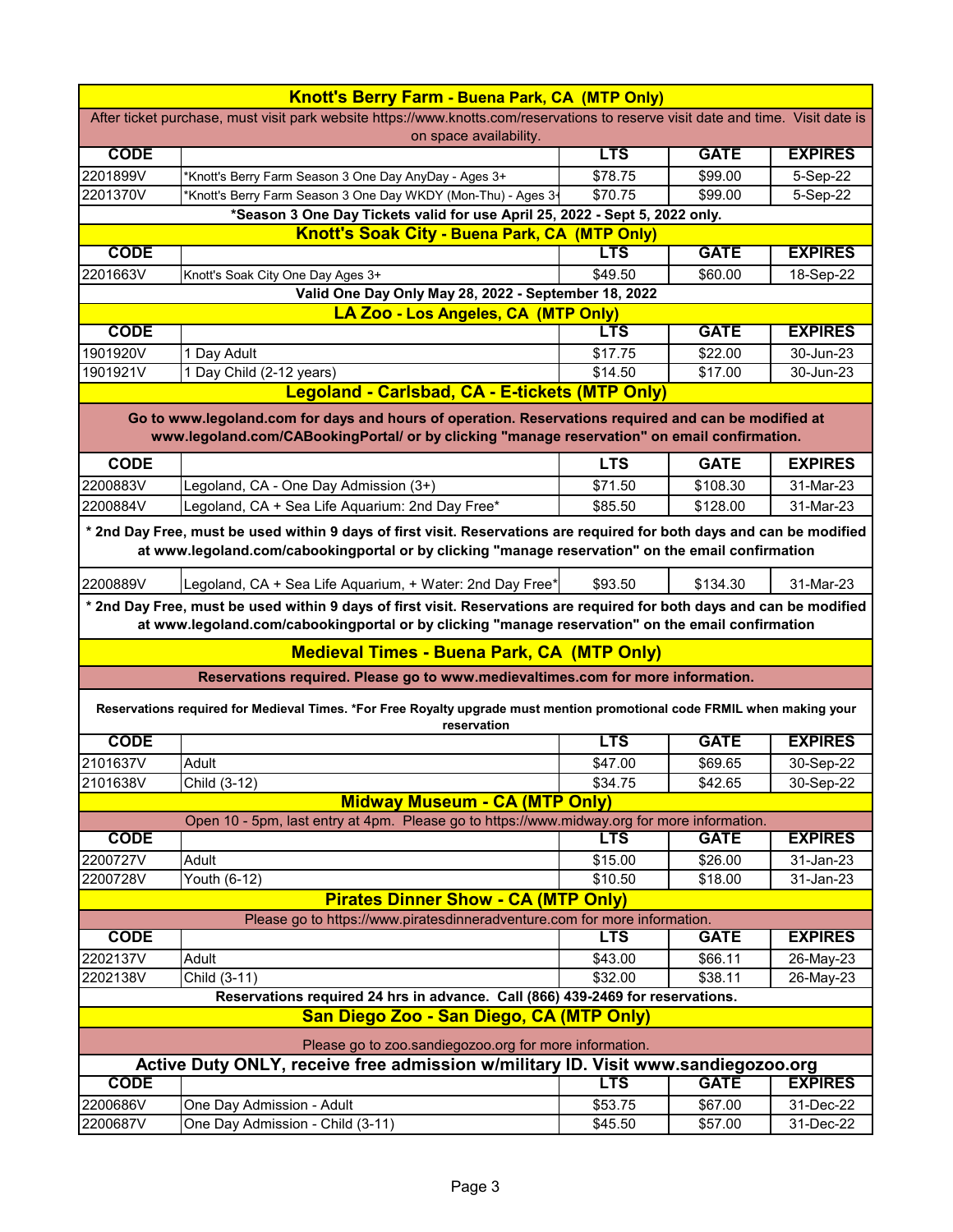| <b>CODE</b>                                                                                                     |                                                                                                                      | <b>LTS</b>          | <b>GATE</b> | <b>EXPIRES</b> |  |
|-----------------------------------------------------------------------------------------------------------------|----------------------------------------------------------------------------------------------------------------------|---------------------|-------------|----------------|--|
| 2200688V                                                                                                        | SD Zoo/ SD Safari Park 2 Visit - Adult                                                                               | \$109.00            | \$110.00    | 31-Dec-22      |  |
| 2200689V                                                                                                        | SD Zoo/ SD Safari Park 2 Visit - Child (3-11 yrs)                                                                    | \$99.00             | \$100.00    | 31-Dec-22      |  |
|                                                                                                                 | Safari Park - San Diego, CA (MTP Only)                                                                               |                     |             |                |  |
|                                                                                                                 | Please go to www.sdzsafaripark.org for more information.                                                             |                     |             |                |  |
|                                                                                                                 | Active Duty ONLY, receive free admission w/military ID. Visit www.sandiegozoo.org                                    |                     |             |                |  |
| <b>CODE</b>                                                                                                     |                                                                                                                      | <b>LTS</b>          | <b>GATE</b> | <b>EXPIRES</b> |  |
| 2200706V                                                                                                        | One Day Admission - Adult                                                                                            | \$53.75             | \$67.00     | 31-Dec-22      |  |
| 2200707V                                                                                                        | One Day Admission - Child (3-11)                                                                                     | \$45.50             | \$57.00     | 31-Dec-22      |  |
|                                                                                                                 |                                                                                                                      |                     |             |                |  |
| <b>CODE</b>                                                                                                     |                                                                                                                      | <b>LTS</b>          | <b>GATE</b> | <b>EXPIRES</b> |  |
| 2200701V                                                                                                        | SD Safari Wildlife Safari - Adult                                                                                    | \$94.25             | \$95.00     | 31-Dec-22      |  |
| 2200702V                                                                                                        | SD Safari Wildlife Safari - Child (3-11)                                                                             | \$94.25             | \$95.00     | 31-Dec-22      |  |
| <b>CODE</b>                                                                                                     |                                                                                                                      | <b>LTS</b>          | <b>GATE</b> | <b>EXPIRES</b> |  |
| 2200704V                                                                                                        | San Diego Zoo Animals in Action - Adult                                                                              | \$94.25             | \$95.00     | 31-Dec-22      |  |
| 2200705V                                                                                                        | San Diego Zoo Animals in Action - Child (3-11)                                                                       | \$94.25             | \$95.00     | 31-Dec-22      |  |
| <b>CODE</b>                                                                                                     |                                                                                                                      | <b>LTS</b>          | <b>GATE</b> | <b>EXPIRES</b> |  |
| 2200691V                                                                                                        | San Diego Zoo Safari Wild Protector Premium                                                                          | \$157.50            | \$159.00    | 31-Dec-22      |  |
| <b>CODE</b>                                                                                                     |                                                                                                                      | <b>LTS</b>          | <b>GATE</b> | <b>EXPIRES</b> |  |
| 2200693V                                                                                                        | San Diego Zoo Inside Look - Adult                                                                                    | $\overline{$94.25}$ | \$95.00     | 31-Dec-22      |  |
| 2200694V                                                                                                        | San Diego Zoo Inside Look - Child (3-11)                                                                             | \$94.25             | \$95.00     | 31-Dec-22      |  |
| <b>CODE</b>                                                                                                     |                                                                                                                      | <b>LTS</b>          | <b>GATE</b> | <b>EXPIRES</b> |  |
| 2200695V                                                                                                        | SD Safari Spark Flight - Adult                                                                                       | \$81.25             | \$82.00     | 31-Dec-22      |  |
| 2200696V                                                                                                        | SD Safari Spark Flight - Child (3-11)                                                                                | \$81.25             | \$82.00     | 31-Dec-22      |  |
| <b>CODE</b>                                                                                                     |                                                                                                                      | <b>LTS</b>          | <b>GATE</b> | <b>EXPIRES</b> |  |
| 2200698V                                                                                                        | SD Safari Behind the Scenes Safari - Adult                                                                           | \$94.25             | \$95.00     | 31-Dec-22      |  |
| 2200699V                                                                                                        | SD Safari Behind the Scenes Safari - Child (3-11)                                                                    | \$94.25             | \$95.00     | 31-Dec-22      |  |
| SeaWorld - San Diego, Ca - EZ tickets                                                                           |                                                                                                                      |                     |             |                |  |
|                                                                                                                 | All visitors must make reservations to enter park. Please visit www.seaworld.com/sandiego/tickets/reservations.      |                     |             |                |  |
|                                                                                                                 | Please go to www.seaworld.com for more information.                                                                  |                     |             |                |  |
|                                                                                                                 |                                                                                                                      |                     |             |                |  |
|                                                                                                                 | Free for active duty and up to 3 direct dependents! Must have military ID. Visit www.wavesofhonor.com                |                     |             |                |  |
|                                                                                                                 |                                                                                                                      |                     |             |                |  |
| 2201953D                                                                                                        | SWSD Any One Day                                                                                                     | \$49.50             | \$99.99     | 31-Dec-22      |  |
|                                                                                                                 | SWSD Any One Day tickets valid for single day admission to SeaWorld San Diego on any regularly scheduled park        |                     |             |                |  |
|                                                                                                                 | operating day from January 1, 2022 to December 31, 2022.                                                             |                     |             |                |  |
| 2201951D                                                                                                        | SWSD One Day "Eat Free" (3+)                                                                                         | \$95.75             | \$129.97    | 31-Dec-22      |  |
|                                                                                                                 | SWSD Single Day Ticket Plus All Day Dine Bundle "Eat Free" valid on any regularly scheduled park operating day       |                     |             |                |  |
|                                                                                                                 | from January 1, 2022 to December 31, 2022.                                                                           |                     |             |                |  |
| 2201952D                                                                                                        | SWSD One Day Adult - Get 1 Child Free                                                                                | \$95.75             | \$139.59    | 31-Dec-22      |  |
|                                                                                                                 | SWSD Single Day Ticket - "Kids Free" Offer. Purchase (1) Adult Single Day Ticket at above rate and receive (1) Child |                     |             |                |  |
|                                                                                                                 | Single Day Ticket. Tickets must be sold as a bundled product in the ratio of 1 Adult to 1 Child.                     |                     |             |                |  |
| 2201954D                                                                                                        | SWSD Fun Card                                                                                                        | \$79.50             | \$103.98    | 1-Oct-22       |  |
|                                                                                                                 | Valid for unlimited admission to Sea World San Diego on regularly scheduled park operating days through Dec 31,      |                     |             |                |  |
| 2022. Block out dates apply.                                                                                    |                                                                                                                      |                     |             |                |  |
| <b>Six Flags Magic Mountain - Valencia, CA (MTP Only)</b>                                                       |                                                                                                                      |                     |             |                |  |
|                                                                                                                 | Reservations required: https://www.sixflags.com/magicmountain/reserve                                                |                     |             |                |  |
| <b>CODE</b>                                                                                                     |                                                                                                                      | <b>LTS</b>          | <b>GATE</b> | <b>EXPIRES</b> |  |
| 2201048V                                                                                                        | Magic Mountain - One Day Admission (3+)                                                                              | \$60.75             | \$99.00     | 31-Dec-22      |  |
| *Children 2 and under free. For park hours and more visit www.sixflags.com/magicmountain                        |                                                                                                                      |                     |             |                |  |
| 2201470V                                                                                                        | Hurricane Harbor - One Day Admission (3+)                                                                            | \$43.50             | \$47.99     | 5-Sep-22       |  |
| Park is open May 28, 2022 - September 5, 2022. For park hours and more visit www.sixflags.com/HurricaneHarborLA |                                                                                                                      |                     |             |                |  |